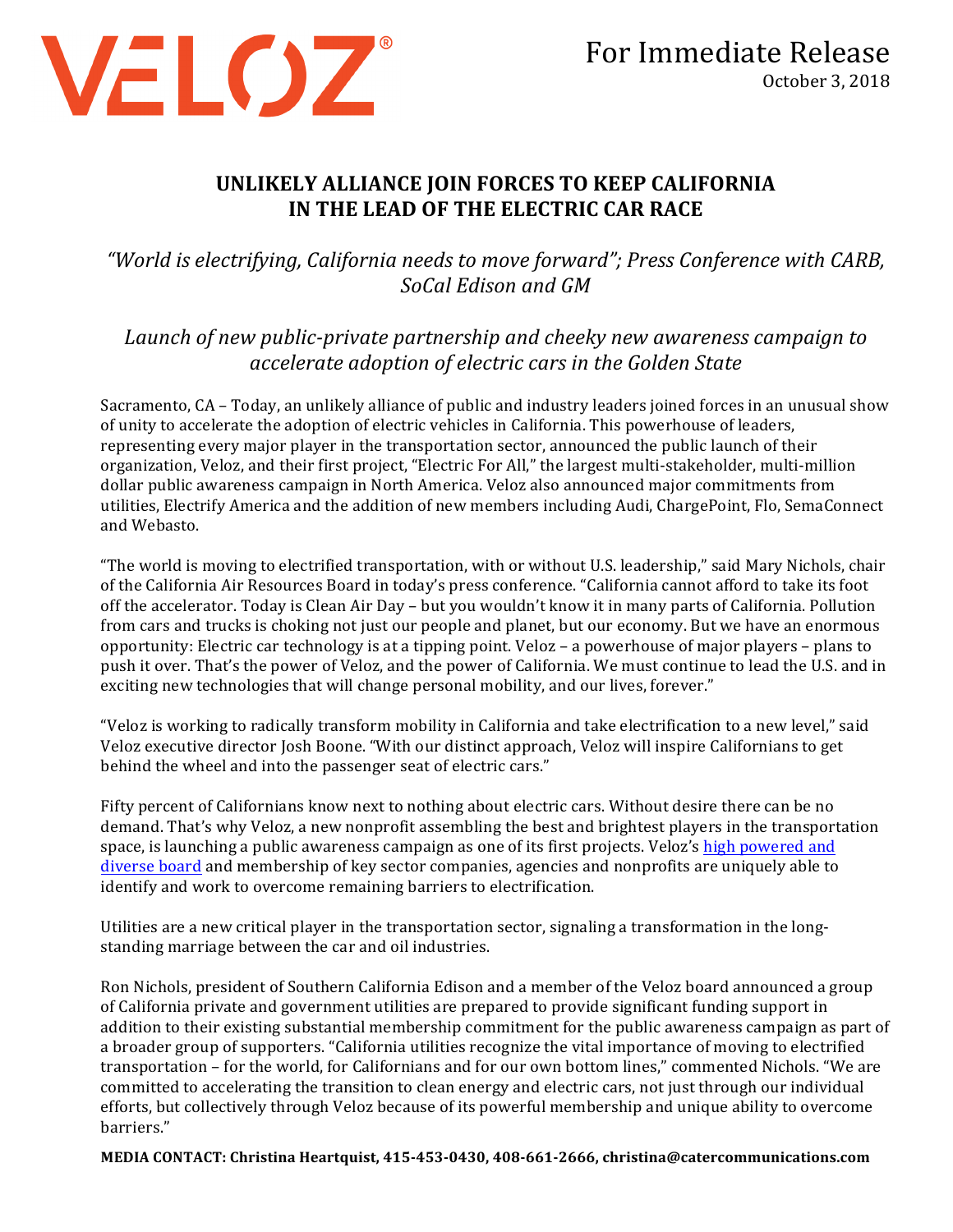Electrify America has announced a commitment of \$2 million in matching funds to the Veloz campaign. In addition, the company has licensed Veloz's campaign tagline, "Electric For All," which appears in Electrify America's television and radio national advertising spots called the 'JetStones.'

"Veloz's 'Electric For All' is a powerful message and we wanted to use our resources both directly and through our own campaign to amplify it," said Richard Steinberg, senior director, marketing, communications and Green Cities. "Electric vehicles are a fun-to-drive choice available to the public right now - joining forces with Veloz to increase ZEV public awareness and adoption is a win-win alliance."

"Now that Governor Brown and the legislature have set California on a path to an electric grid powered 100 percent by clean energy, transitioning to electric vehicles makes more sense than ever. One of the most significant remaining barriers to adoption of electric vehicles is public awareness. Veloz is an organization expressly designed to tackle that challenge," said David Hochschild, chair of the Veloz Board. "What the public – even in California – doesn't realize is that the major barriers to electric car adoption are fast disappearing. This is not your grandfather's golf cart. I drive a Bolt. These cars are fun, brilliantly engineered and quick. They accelerate and perform better than any gas car I've ever owned."

"The automotive industry will change more in the next five years than it has in the last 50," said Steve Majoros, director of Chevrolet marketing. "We believe the future is electric and plan to introduce several new EVs globally over the next few years. The good news is we are overcoming barriers to EV adoption. But public perception still doesn't match the vehicle and ownership reality. That is why the mission of Veloz is so important and why GM is involved in this effort."

The "Electric For All" campaign aims to harness this growing momentum, and spark demand among Californians of all demographics and incomes. "Electric should be the car of choice for all, but especially for communities of color, who often breathe the dirtiest air," said Orson Aguilar, president of The Greenlining Institute. "Low-income communities face a dual burden of unhealthy pollution and high transportation costs, and electric cars are less expensive to own and operate. The Greenlining Institute has long pushed to make electric vehicles accessible and affordable for all, and we look forward to working with Veloz to help make that happen."

On October 15, Veloz will roll out the first phase of "Electric For All" with its cheeky "Opposites Attract" social and digital media campaign [download campaign creatives] using the power of short form video and memes to communicate directly to target audiences. This will be followed by television, featuring an unlikely but illustrious pair of California leaders. The campaign is laser focused on potential car buyers, and delivering dealer leads. The "Electric For All" [website](http://www.electricforall.org), to be launched formally on the same date, will provide best in class data on electric car makes, models and incentives and access to local dealerships.

To produce the "Electric For All" campaign, Veloz tapped the award-winning, California-based, advertising agency Division of Labor. "The 'Electric for All' campaign is a true collaboration between Veloz and all the brands, agencies and partners that helped make this happen. We're really proud of the work and it's just nice to be part of something that can have such a big impact on the state of California," said Josh Denberg, creative director, Division of Labor.

"We are going to track our progress very closely and, if successful, we hope other states and nations will replicate what we've done," said Boone. "The goal is for electric cars to become the new normal. Once Californians know about and experience them, they will fall in love with a better way to drive."

## For more information about the Veloz public awareness campaign, visit **ElectricForAll.org** For more information about Veloz, visit Veloz.org.